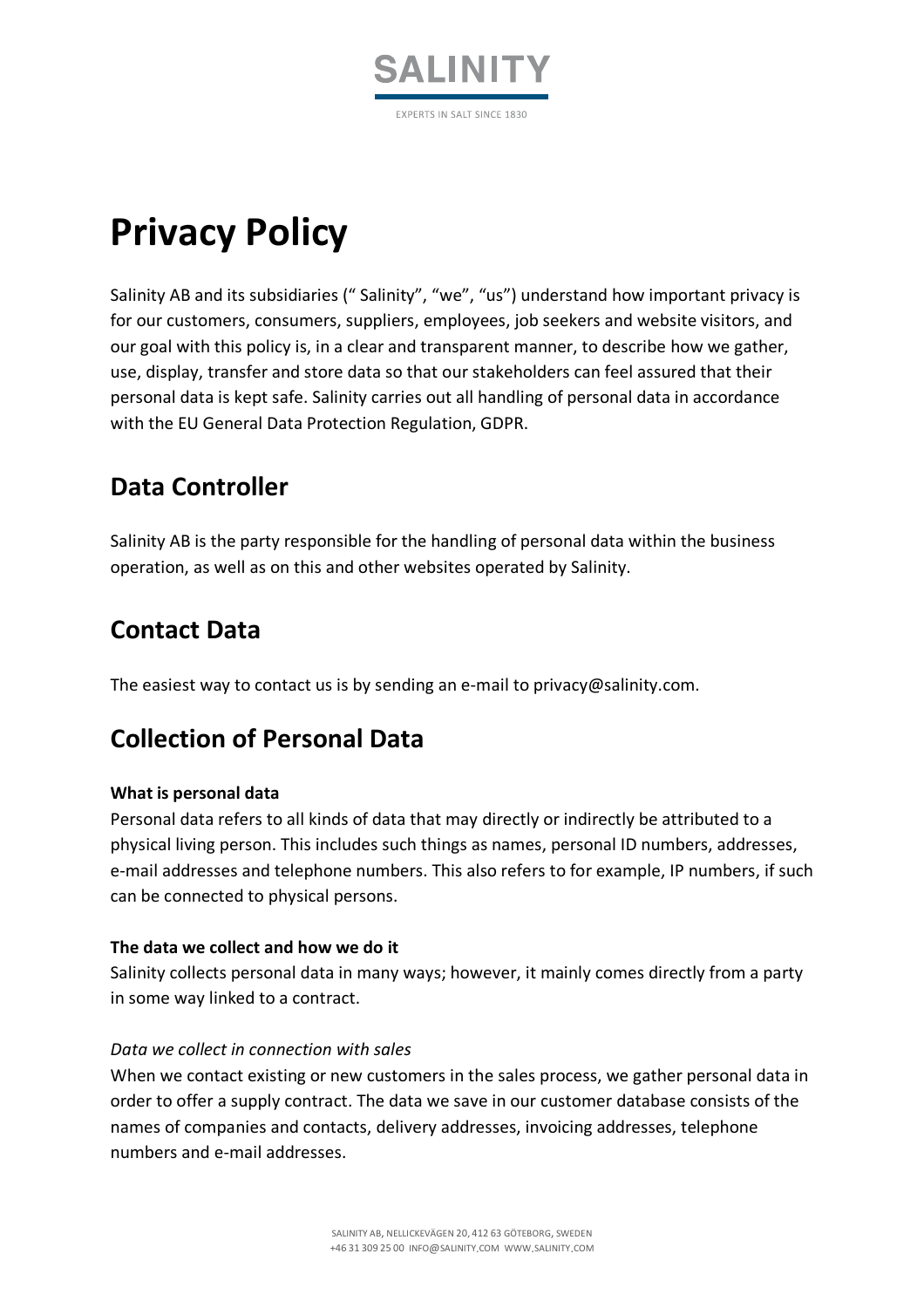

#### *Data we collect in connection with* orders

When a customer contacts our Customer Service or a salesman in order to order products, we collect personal data in order to be able to fulfil a supply contract. The data we save in our ERP system consists of the names of companies and contacts, delivery addresses, invoicing addresses, telephone numbers and e-mail addresses.

#### *Data we collect in contact via websites*

We invite the public to contact us via our company and product websites. Mainly, we collect data needed to be able to answer any question sent to us. This consists of data such as names, e-mail addresses and/or telephone numbers. Otherwise, we only note the number of visitors to the homepage.

#### *Data we collect upon subscription to the newsletter*

Based on information in our customer database, we may from time to time send newsletters to our customers. Relevant details are names and e-mail addresses. Recipients are always able to unsubscribe from the newsletter.

#### *Data we collect upon purchasing from suppliers*

Upon the purchase of goods and services, personal data is registered in connection with the writing of contracts or placing orders. The data we save in our ERP system consists of the names of companies and contacts, telephone numbers and e-mail addresses.

#### *Data we collect when receiving spontaneous applications*

Salinity receives spontaneous applications from candidates via e-mail to our info@ addresses or by conventional postal mail. The data received may contain names, addresses, e-mail addresses, telephone numbers, CVs and/or images.

#### *Data we collect when received applications for an advertised position*

When advertising open positions, Salinity receives applications from candidates via e-mail to our info@ addresses or by conventional postal mail. The data received may contain names, addresses, e-mail addresses, telephone numbers, CVs and/or images.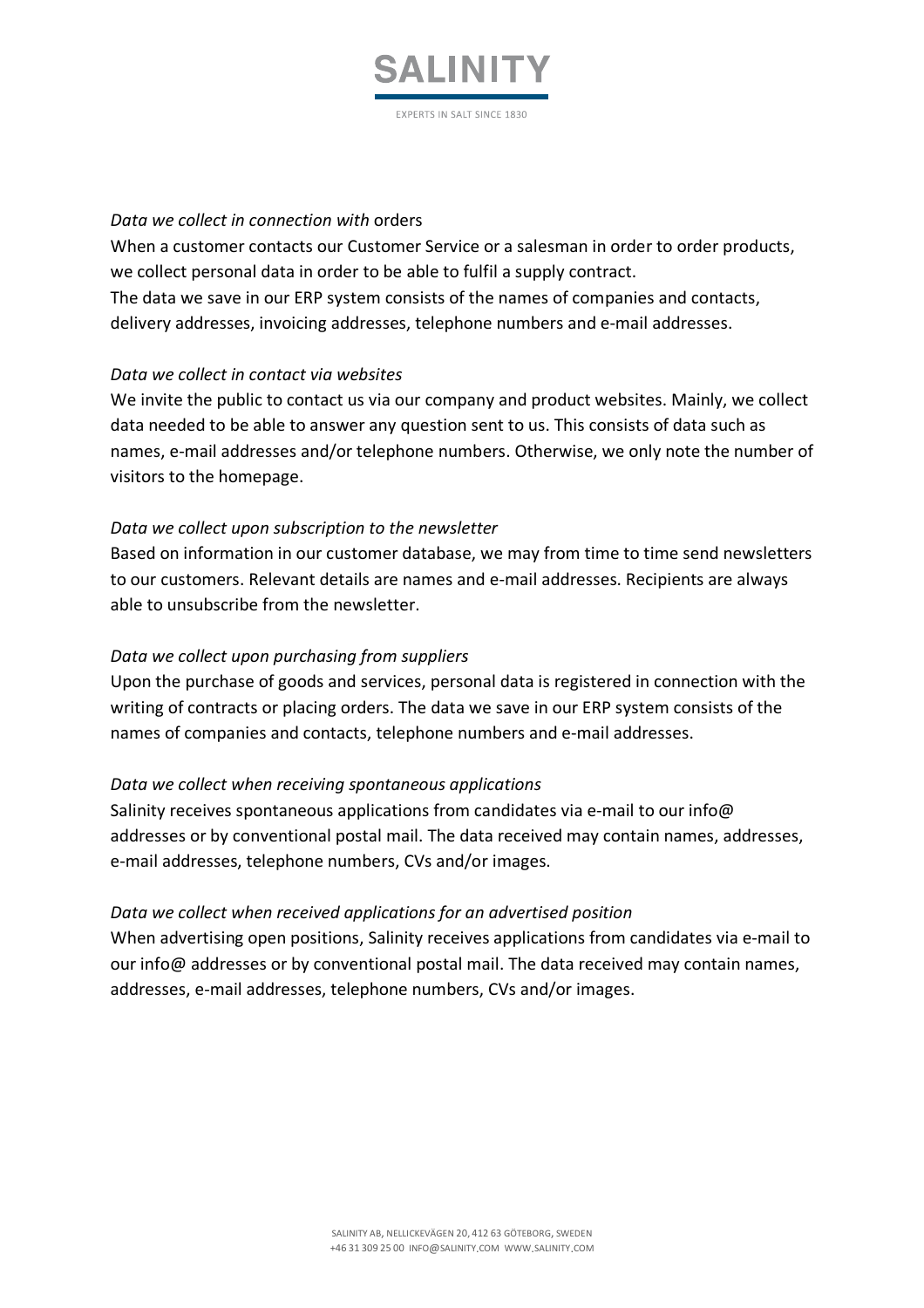

### **Handling and Storing of Personal Data**

#### **Salinity's legal ground for handling your personal data**

Salinity handles personal data in accordance with the law. It may occur that the same personal data is handled pursuant to the fulfilment of contracts, specifically with consent or pursuant to the data being necessary to satisfy other legal obligations. This means that even if consent is withdrawn, personal data may remain for other purposes. Principally, we handle data in order to fulfil a contract.

#### **Administration of orders**

In order to be able to deliver the goods that have been ordered, personal data is used in various manners. The data is used to generate orders and to book transportation. The data is also used for bookkeeping, settlements and audits, as well as for credit handling and other verifications.

#### **Customer care**

We use personal data in order to be able to offer our customers service when they contact us with any questions, viewpoints or e.g., claims and complaints. That is when we use names, order numbers, e-mail addresses and telephone numbers in order to be able to contact the customer in connection with questions and other matters.

#### **Newsletters/Mailings**

We use personal data to send important information about the business operation. The information can be sent to e-mail addresses or mailing addresses found listed in our customer database.

#### **Marketing**

Salinity may use customer data for marketing purposes in connection with specific events, trade fairs or similar contexts.

#### **Legal requirements**

The handling of personal data may also occur in order for us to comply to obligations set out by law and statutory regulations, e.g., with regard to security and accounting.

#### **Storage periods**

We save personal data as long as is necessary to serve the purpose of the processing.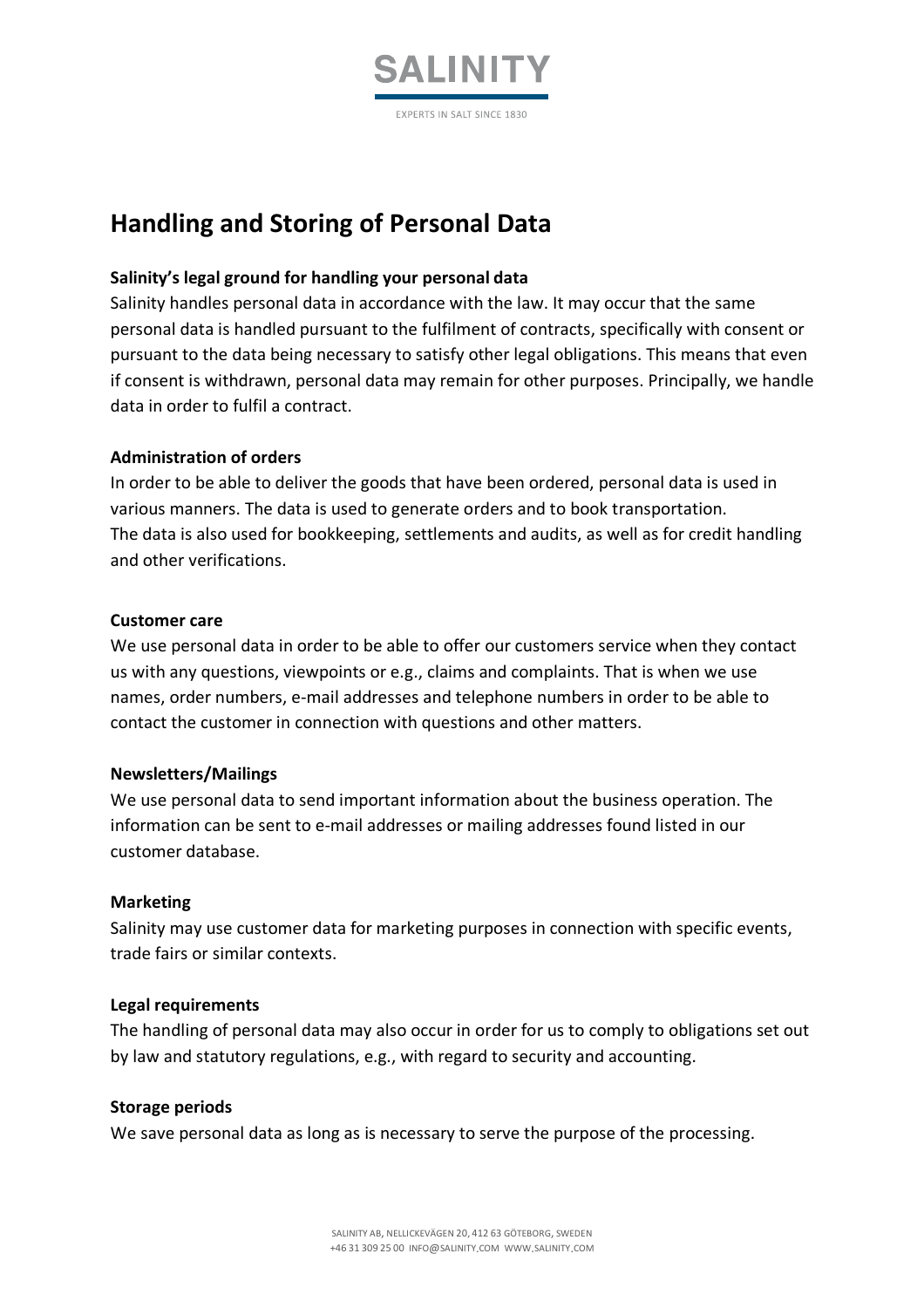

Personal data in connection with contract/delivery is saved in our ERP system for seven (7) years in accordance with Chapter 7 of the Swedish Accounting Act.

Personal data saved for the mailing of newsletters is saved as long as the recipient chooses to continue to receive the newsletter.

Personal data in connection with recruitment or spontaneous applications is saved for six (6) months.

The same personal data can be saved at several different locations for different purposes. This can mean that a data that has been deleted from one system because it is no longer necessary may remain in another system where it is stored pursuant to consent or for some other purpose where the personal data still needed.

### **Salinity's technical and organisational measures for the safe handling of your personal data**

We continually take measures to live up to the principles of having a "built-in data protection and data protection as a standard". We continually evaluate the risks that occur with the handling of personal data and we take the necessary security measures in order to reduce those risks.

We continually train our staff in computer security issues.

# **Divulging of Personal Data**

### **Contract partners and IT providers**

We make use of a number of different IT services and IT systems in our business operation. Some of these involve storing and handling of personal data. We are attentive in protecting the privacy and security of the data during all such handling. Certain systems are installed locally with us, and then only our staff has access to the data. In these cases, there is no transfer to third parties. However, some solutions are cloud solutions or are installed at the supplier's location and this means that we transfer personal data to the supplier. In these cases, the supplier is our data processor and handles the data on our behalf and according to our instructions.

#### **Internal IT systems**

We handle personal data internally in our ERP system and in our sales support system.